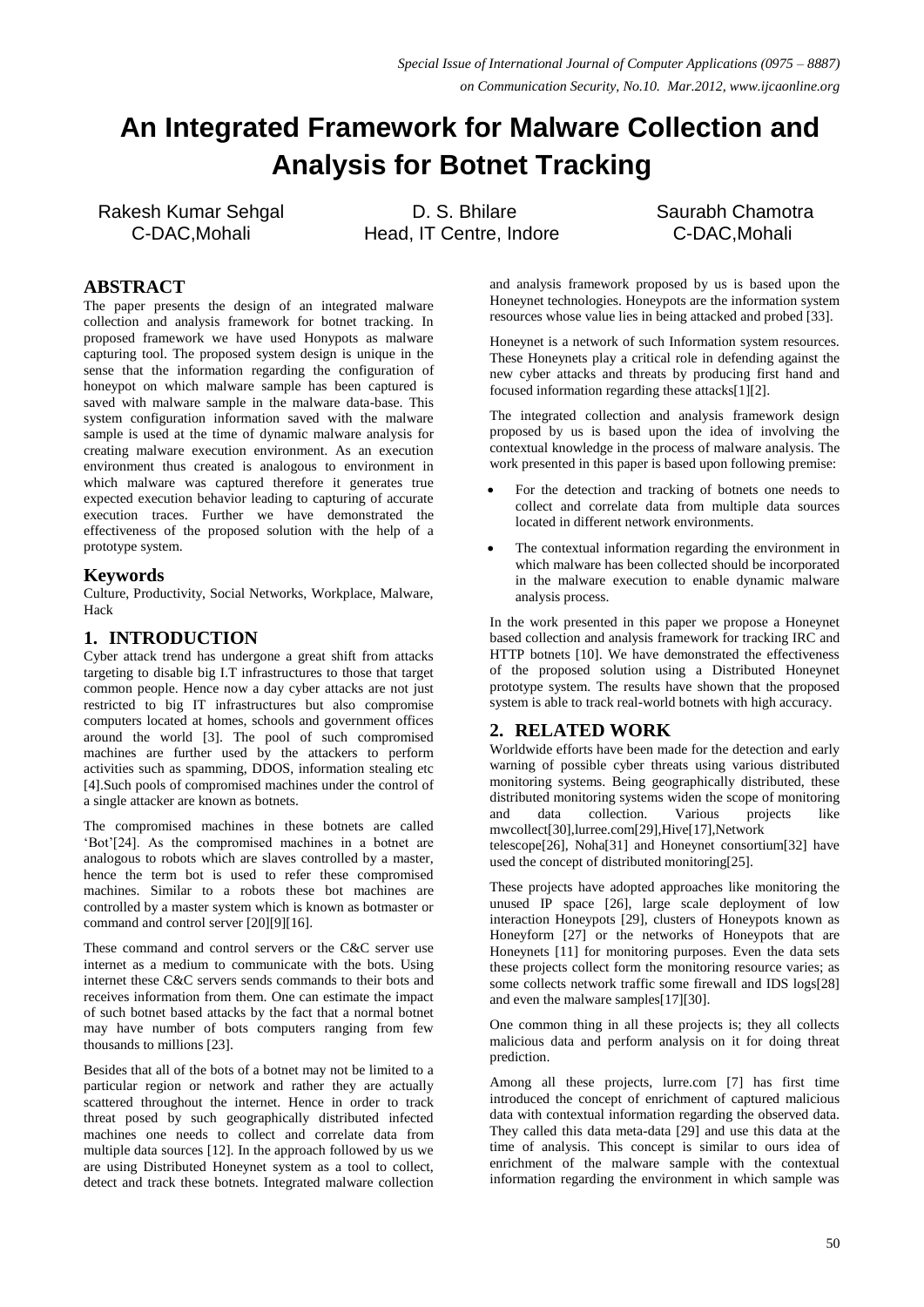captured. We intend to use this information at the time of analysis to render better analysis results. The difference between our work and the work of luree.com is in the dataset. They use malicious traffic as dataset where as we are focused on the malware samples.

In area of malware collection good work has been done in [20] where a toolkit is developed by Jianwei Zhuge et.al which they have named as Honeybow.

This toolkit provides an automated solution for the capturing and collection of the autonomously spreading malwares. Although the toolkit is completely based upon high interaction Honeypots, the main strength of this toolkit is its capturing mechanism which incorporates varied range of capturing techniques.

Another project HIVE [17] has taken a leap ahead and had developed an open source software based framework for collection and analysis of malware samples. The uniqueness of framework proposed by HIVE is its design which incorporates a combination of high interaction and low interaction honeypots. Although the approach proposed by HIVE is better in terms of system downtime and honeypot diversity but still the degree of dynamism offered in the honeypot configurations is limited [13][14].

In the work presented in this paper we have proposed an integrated system for malware collection and analysis which is very much similar to that of HIVE. The uniqueness that we have introduced is the incorporation of system configuration information on which the malware sample was been captured in the analysis process.

At the time of malware collection from honeypot we capture the system configuration information in terms of operating system, services running and software loaded on that Honeypot. We fuse this data with malware binary sample and convert it in to a relational database format. This information hence collected is used at the time of the dynamic malware analysis for the creation of execution environment.

## **3. MALWARE COLLECTION FRAMEWORK**

To define the scope of malware collection we have categorized malwares in two categories [5][6].

- The one which requires external medium to propagate i.e. email worm, driven by download malwares etc.
- Others which autonomously spread by first scanning the internet for available target and then compromising them by exploiting the system vulnerability.I.e code red, nimda, blaster, morris etc[6][18].



#### **Figure 1: Malware Types**

The collection framework developed by us addresses to the collection of second class of the malware samples those spread autonomously without the help of any external medium. As now viruses that infect using external medium pen drive, email worms, or driven by download type of malware attacks are not considered in current scope hence this characterization has helped in focusing the scope of collection. Malware class that is focused in current scope, first scans the internet using various scanning strategies, discovers online vulnerable machines, then exploits the vulnerability in those machines [19][5].The Distributed Honeynet system developed by us for capturing the autonomously spreading malware is structured on three tier architecture. As shown in the figure 2

Layer1 incorporates Honeynet sensors which captures the malware samples and sends collected data to the central Distributed Honeynet server on a regular basis.

Layer2 incorporates Distributed Honeynet server which performs activities such as registering new nodes, processing data sent by remote nodes, data fusion and converting the data in to a relational data base format.



**Figure 2: Three tier architecture**

Layer 3 consist the Database which acts as a data source for analysis engine.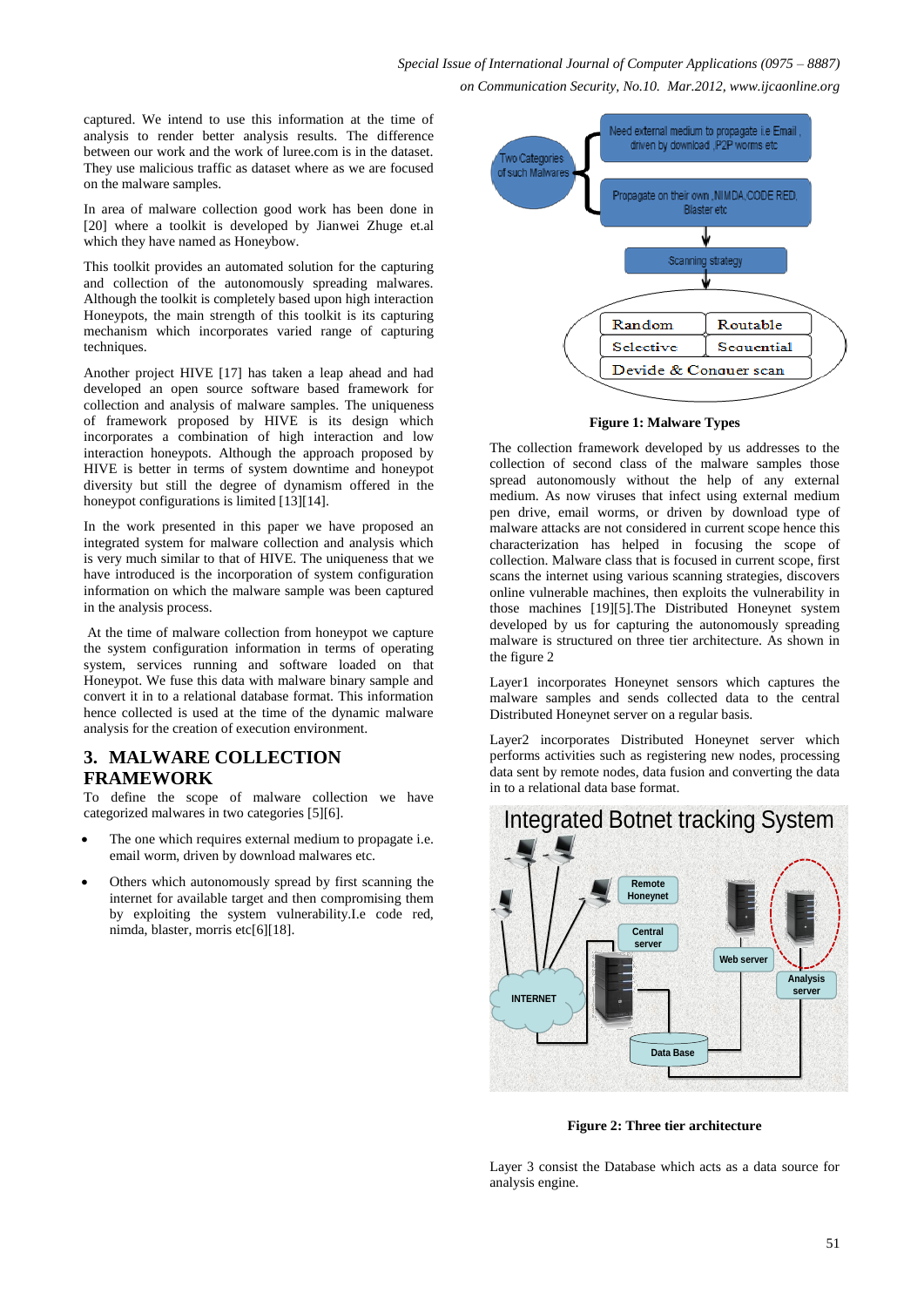The figure 3 shows the network diagram of Distributed Honeynet implementation. The prototype system has four nodes deployed in different ISPs. Each node consists of a combination of a low interaction and high interaction Honeypot.



Network Diagram of Distributed Honeynet System

**Figure 3 Network Diagram**

# **4. MALWARE ANALYSIS FRAMEWORK**

The malware binary collected from the Honeypots is fused with the data regarding the system configuration on which it is captured and then this fused data is converted in to the relational database format. Figure 4 shows an abstract picture of the malware database. The master table has malware sample, its MD5 hash and sourceHP as its attributes.

The sourceHP field is a foreign key in master table which acts as a primary key in the table 2. Table 2 performs the mapping between the Honeypot and the system configuration that was loaded on it.

The details of the system configuration in terms of operating system, running services and installed software are stored in table 3. Similarly the collected malware samples with the related system configurations are saved in the central database. During the analysis phase this database is accessed and the meta data saved is used in the dynamic malware analysis process.

We have integrated Honeysand[21] a sandbox environment developed by us for performing dynamic malware analysis. Honeysand is open source tools based sandbox environment which is specifically designed for bot detection and botnet tracking. Inputs to Honeysand module is the malware sample and the related configuration Information



#### **Figure 4 Malware Database**

The figure 5 shows an over view of the integrated malware analysis system**.** The malware fetcher module fetches the malware sample with the meta.This information is given as an input to the Honeysand system. Honeysand uses the system configuration information to generate an execution environment. Once the execution environment is ready Honeysand executes the malware sample in the execution environment and collects the network logs and the Native API call sequences. The API call sequences are used by the bot detection engine. The Bot detection engine is a module which uses the API call sequence mining technique used in [22] for the identification of the bot binaries. If a malware binary sample is labeled as the bot binary by the bot detection engine the botnet tracking engine searches its network traffic for botnet related command and activities. Using this information Botnet tracking engine creates a network fingerprints for each bot binary sample. Such a fingerprint contains following attributes:

- DNS information
- C&C commands (IRC OR HTTP)
- egg download source IP

Using this network fingerprint the botnet tracking engine performs the clustering of the bot samples. Every unique cluster hence created represents a unique Botnet.



**Figure 5 Malware analysis framework**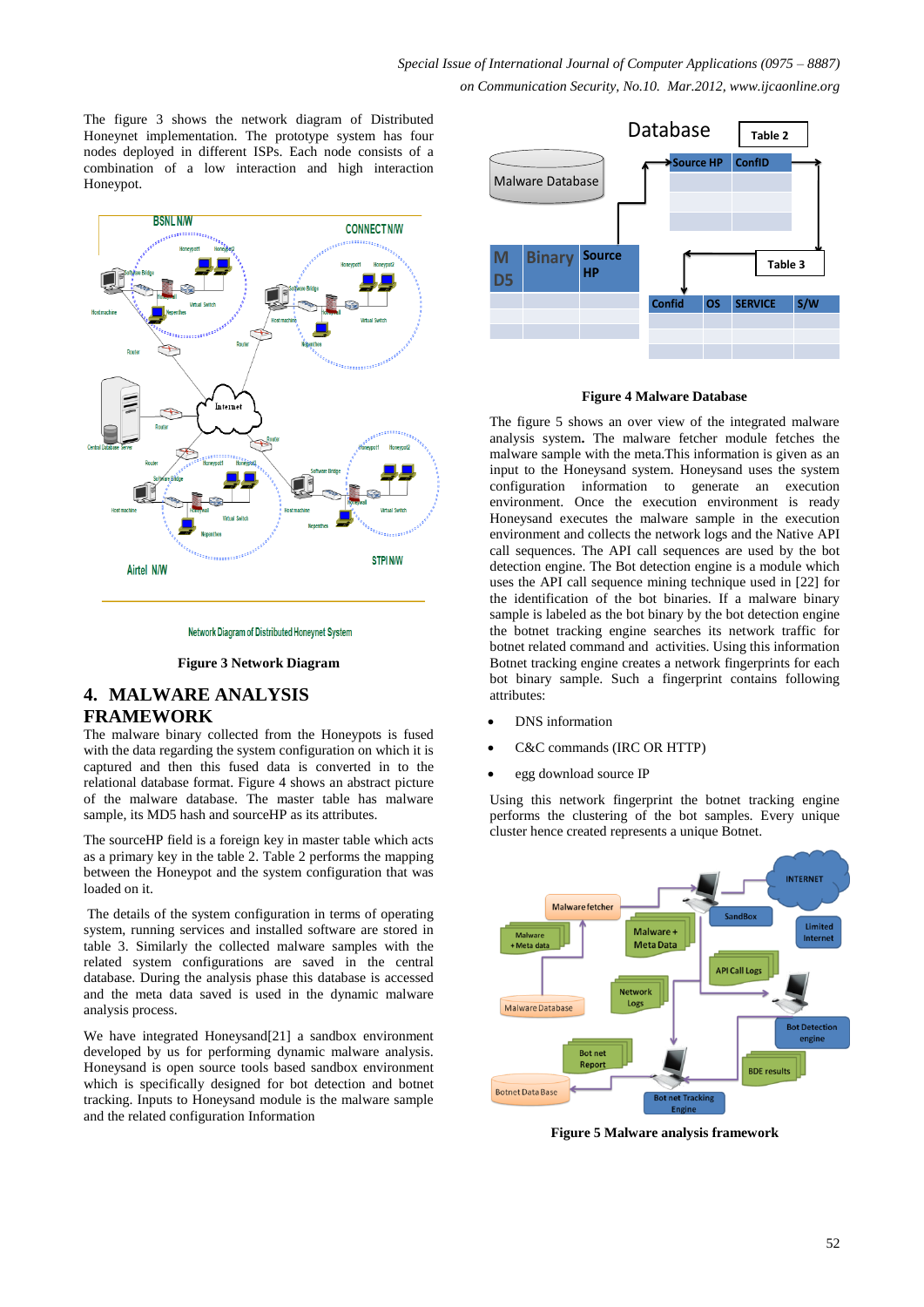# **5. EXPERIMENTAL RESULTS**

The table 1 shows the count of the malware samples collected from the different nodes of the Distributed Honeynet system. These malwares are further processed as their MD5 hashes [8] are calculated. Based upon the MD5 hash it was observed that out of the malware samples shown in table 1 the malware sample shown in table 2 were the unique malwares samples collected.

### **Table 1: Malware sample collected**

| <b>Distributed Honeynet</b><br><b>Nodes</b> | <b>Malware count</b> |
|---------------------------------------------|----------------------|
| Node 1                                      | 3709                 |
| Node 2                                      | 741                  |
| Node 3                                      | 2310                 |
| Node 4                                      | 1502                 |

Further after performing dynamic malware analysis on the collected malware samples the classification results obtained are shown in table 3.

**Table 2: Unique Malware samples**

| <b>Distributed Honeynet</b><br><b>Nodes</b> | <b>Malware count</b> |
|---------------------------------------------|----------------------|
| Node 1                                      | 264                  |
| Node 2                                      | 133                  |
| Node 3                                      | 155                  |
| Node 4                                      | 151                  |

Based upon our classification we have classified the malware samples in to Bot and Not Bot classes. The Not Bot class contains bot, worms, backdoors, Trojans and undetected malware samples.

**Table 3: Malware sample classification**

| <b>Node</b> | <b>Bot</b> | <b>Not Bot</b> |
|-------------|------------|----------------|
| Node 1      | 95         | 169            |
| Node 2      | 31         | 93             |
| Node 3      | 54         | 101            |
| Node 4      | 71         | 80             |

We have also performed an experiment to show the effect of incorporating the contextual information on the results of dynamic malware analysis. In this experiment we have first executed the 1200 binary samples in an sandbox environment without considering the system configuration on which they were been captured. Out of these 1200 malware samples only 255 were successfully been executed and shown some system traces. In other case we executed the 91 malware samples in

the Honeysand environment considering the system configuration on which they were been captured. Out of those 91 malware sample 90 malware samples were been executed successfully and the one that wasn't executed was due to the virtualization detection. The results of the experiment are presented in table 4.

|  |  |  | <b>Table 4 Malware execution results</b> |  |
|--|--|--|------------------------------------------|--|
|--|--|--|------------------------------------------|--|

| Sr.<br>N <sub>0</sub> | <b>Binary</b><br><b>Submitted</b> | Actual<br><b>Binary</b><br><b>Executed</b> | <b>IRC</b><br>C&C<br>server | <b>HTTP</b><br>infected<br>source |
|-----------------------|-----------------------------------|--------------------------------------------|-----------------------------|-----------------------------------|
|                       | 1200                              | 255                                        | 22                          | 60                                |
| 2                     | 91                                | 90                                         | 29                          | 12                                |

Table 5 shows the results of the clustering performed by the botnet tracking engine the IP addresses of the C&C servers are sanitized

## **Table 5 C&C server IP detected**

| C&C<br><b>SERVER</b> | <b>BOTNAME</b>                                                                                                                 | Ty<br>pe                  |
|----------------------|--------------------------------------------------------------------------------------------------------------------------------|---------------------------|
| 60.x.x.100           | B354, B375, B356, B523, B56, B550, B<br>361, B522, B263, B586, B316, B283, B<br>394, B495, B534<br><b>B575</b>                 | IR<br>$\mathsf{C}$        |
| 208.x.x.101          | B103, B104, B106, B108, B109, B139,<br>B147, B148, B197, B201, B141, B143,<br>B145, B202, B151, B152, B14, B19, B1<br>7.<br>B1 | H<br>TT<br>P              |
| 208.53.xx.101        | B100, B111, B112, B184, B115, B14, B<br>151, B152, B141,<br>B143, B145, B1, B201, B202, B179, B1                               | <b>IR</b><br>$\mathsf{C}$ |
| 124.124.xx.42        | B543,b361,b33,b113,b138,<br>b8                                                                                                 | IR<br>$\mathsf{C}$        |
| 208.53.xx.101        | B427,b498,b298,b550,b337,b557,b3<br>53, b 551, b 497, b 121, b 547                                                             | H<br>TT<br>P              |

Further table 6 shows the commands that were used by the corresponding C&C servers.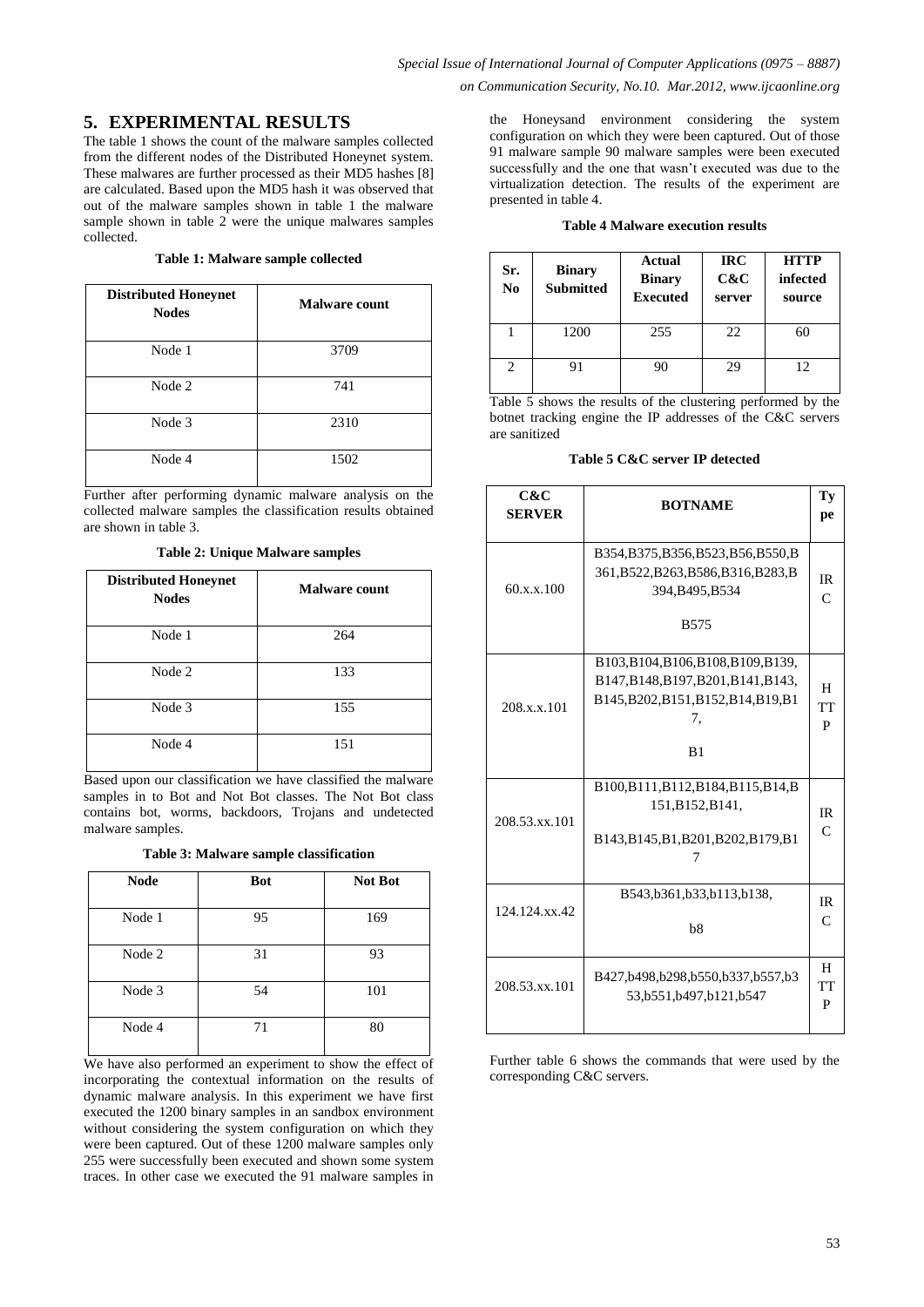| C&C           | <b>Token Found</b>           |
|---------------|------------------------------|
| 60.x.x.100    | PING, NICK, JOIN, USER, MODE |
| 208.x.x.101   | <b>HTTP/GET</b>              |
| 208.53.xx.101 | PING, NICK, JOIN, USER, MODE |
| 124.124.xx.42 | PING, NICK, JOIN, USER, MODE |
| 204.53.xx.10  | <b>HTTP/GET</b>              |

#### **Table 6 Bot commands**

## **6. CONCLUSION**

In the work presented in this paper we have presented the design of an integrated framework for the collection and analysis of the malware samples for botnet tracking. In proposed framework we have introduced the idea of saving the system configuration on which the malware was captured with the malware sample in the database for using it in analysis process. This information is used at the time of dynamic malware analysis for the creation of an ideal execution environment. Further for giving a proof of concept we have created a prototype system of this integrated framework with four distributed nodes deployed in four different ISPs and integrated Honeysand an open source tools based sandbox environment as an analysis engine in this framework. The result generated using the above prototype system is presented in the paper and it has shown that considerable improvement in the detection and tracking of the botnets could be achieved using the proposed framework.

## **7. REFERENCES**

- [1] John Levine, Richard LaBella, Henry Owen, Didier Contis, Brian Culver "The Use of Honeynets to Detect Exploited Systems Across Large Enterprise Networks" School of Electrical and Com puter Engineering
- [2] Vinod Yegneswara,Paul Barford,Vern Paxson"Using Honeynets for Internet Situational Awareness"
- [3] http://securityresponse.symantec.com/avcenter/
- [4] http://www.caida.org/analysis/security/witty/
- [5] Cliff Changchun Zou, Lixin Gao, Weibo Gong, Don Towsley "Monitoring and Early Warning for Internet Worms"University of Massachusetts at Amherst
- [6] David Moore, Vern Paxson, Colleen Shannon, Stuart Staniford, Nicholas Weaver "The Spread of the Sapphire/Slammer Worm",2003
- [7] Leurre.com: on the Advantages of Deploying a Large Scale Distributed Honeynet Platform
- [8] www.viruslist.com/de/viruses/encyclopedia?chapter=152 540403
- [9] A. W. Jackson, D. Lapsley, C. Jones, M. Zatko, C. Golubitsky, and W. T.Strayer, "SLINGbot: A system for live investigation of next generation botnets," in Cybersecurity Application and Technologies Conference for Homeland Security (CATCH), Washington, DC, USA, Mar. 2009.
- [10] J. Goebel and T. Holz. Rishi: Identify bot contaminated hosts by irc nickname evaluation. In USENIX Workshop on Hot Topics in Understanding Botnets (HotBots'07), 2007.
- [11] Reto Baumann and Christian Plattner, "White Paper: Honeynets", 26 February 2002
- [12] J. Yang, P. Ning, X. S. Wang, and S. Jajodia. Cards: A distributed system for detecting coordinated attacks. In SEC, 2000
- [13] Iyad Kuwatly, Malek Sraj, Zaid Al Masri, and Hassan Artail. "A Dynamic Honeypot Design for Intrusion Detection" American U. of Beirut
- [14] Christopher Hecker, Kara L, Nance, and Brian Hay" Dynamic Honeypot Construction "
- [15] X. Jiang and D. Xu. Profiling self-propagating worms via behavioral footprinting. In Proceedings of CCS WORM , 2006
- [16] F. Freiling, T. Holz, and G. Wicherski. Botnet tracking: Exploring a root-cause methodology to prevent denialofservice attaks. In ESORICS"05.g"
- [17] Davide Cavalca and Emanuele Goldoni HIVE:an Open Infrastructure for Malware Collection and Analysis
- [18] J. Zhuge, T. Holz, X. Han, C. Song, and W.
- [19] Zou. Collecting autonomous spreading malware using high-interaction honeypots. In ICICS 2007, pages 438– 451, 2007. [19] M. Garetto, W. Gong, D. Towsley, "ModelingMalware Spreading Dynamics," in Proc. of INFOCOM 2003, San Francisco, April, 2003.
- [20] Liu, P. W. and Tyan, H. R, "An Adaptive defence mechanism for P2P Botnet." Unpublished doctoral dissertation, Department of Information and Computer
- [21] Saurabh Chamotra, Mr.Rakesh Kumar Sehgal, Dr. Raj Kamal "Honeysand: An Open Source Tools Based Sandbox Environment for Bot Analysis and Botnet tracking"
- [22] Hengli Zhao, Ning Zheng, Jian Li, Jingjing Yao, Qiang Hou" Unknown Malware Detection Based on the Full Virtualization and SVM" 2009 International Conference on Management of e-Commerce and e-Government
- [23] P. Barford and V. Yegneswaran. An inside look at botnets.In Proc. Special Workshop on Malware Detection, Advancesin Information Security, 2006
- [24] Trend Micro. Taxonomy of botnet threats (white paper),November 2006
- [25] Saurabh Chamotra, Rakesh Kumar Sehgal Dr. Raj Kamal ,J.S.Bhatia" Data Diversity of a Distributed Honeynet based malware collection system" ,Emerging Trends in Networks and Computer Communications (ETNCC), 2011 International Conference
- [26] D. Moore. Network telescopes: Observing small or distant security events. In 11th USENIX Security Symposium, Invited talk, San Francisco, CA, Aug. 5–9 2002. Unpublished
- [27] L. Spitzner. "Honeypot Farms", Infocus, Aug. 2003. http://www.securityfocus.com/infocus/1720.
- [28] DShield. Distributed Intrusion Detection System, www.dshield.org, 2007
- [29] C. Leita , V.H. Pham , O. Thonnard , E. Ramirez-Silva ,F. Pouget , E. Kirda , M. Dacier , The Leurre.com Project: Collecting Internet Threats Information using a Worldwide Distributed Honeynet 2008 IEEE DOI 10.1109/WISTDE.2008 WOMBAT Workshop on Information Security Threats Data Collection and Sharing